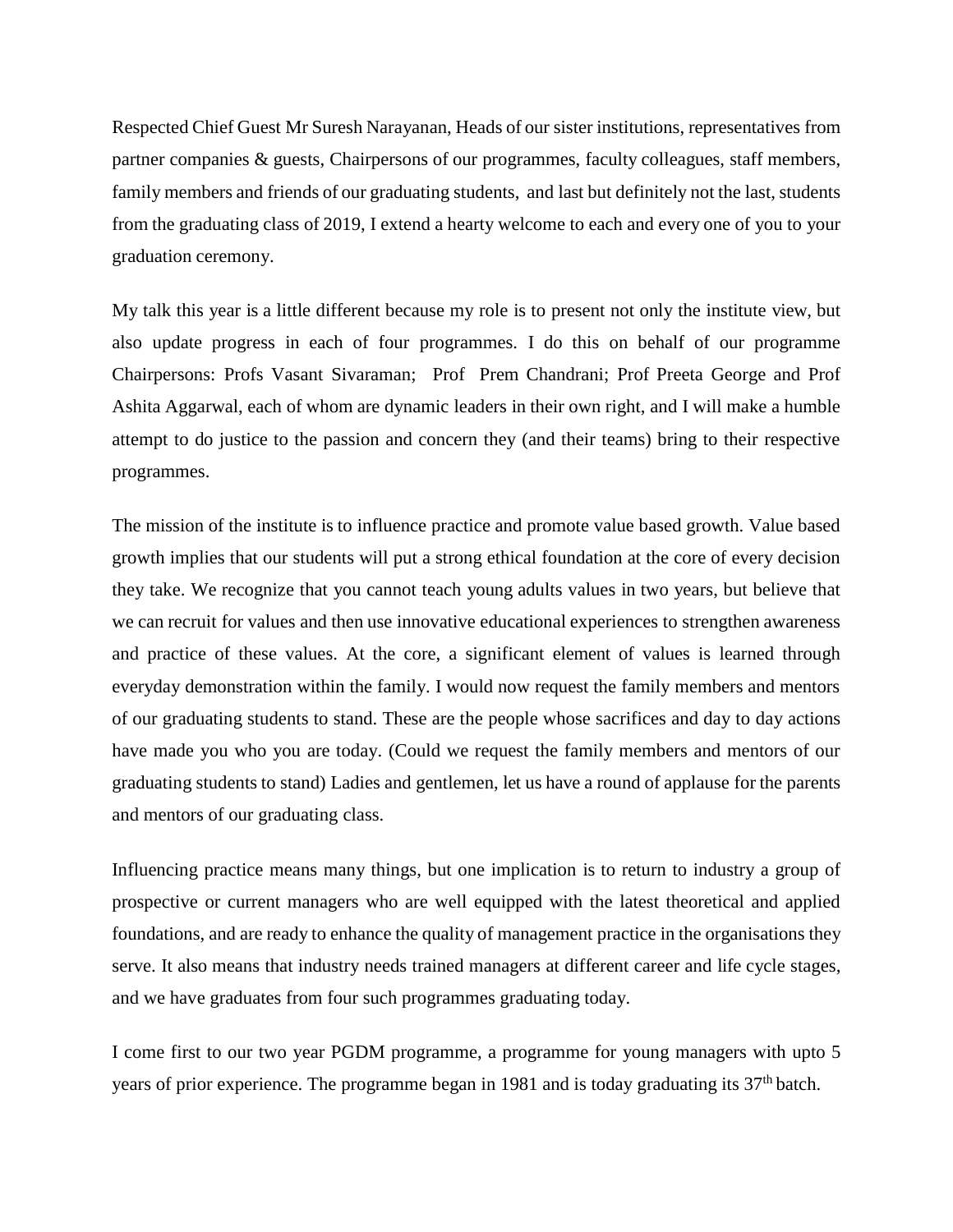The PGDM class of 2019 registered at SPJIMR on 16 June 2017 with 242 individuals making it to the batch from an applicant base of over 19,000 candidates. That is not a small achievement. Here are some milestones from this two-year journey.

A couple of curriculum updates of substance were launched with the batch aimed towards one, enhancing the ability to approach unstructured problem solving and big picture thinking and two, to sensitize the future managers and leaders of organizations to social issues and the environment. The first move away from traditional coverage was with Management and Liberal Arts which had a platform of philosophy and literature. The second was Sustainability and Distributive Justice which had a platform of sociology. We aim to build on these initiatives that were launched with this batch.

The batch continued with the student tradition of successfully running OJAS and Sprint. The other batch-run event was the theatre group under Guild of Actors at SPJIMR, GASP, which put together not one, but two productions, which were extremely well received. The second show was special. For the first time in the history of GASP, the class of 2019 put up a commercial stage performance at Foot-Light, Versova, with tickets distributed on Bookmyshow. The sold out performance said it all.

A long standing unique aspect of the PGDM programme is the social internship done as part of Development of Corporate Citizenship. As part of this, the batch took on projects spanning health, education, micro finance, women empowerment etc. with 75 NGOs in 23 states across rural India, Nepal, Bangladesh and Colombia. The students also brought cheer to many a child and their families through their enthusiastic involvement in Abhyudaya. We hope this social dimension will forever remain a part of your life.

Business school competitions and corporate competitions also provided platforms for thebatch to shine. Standout performances were recorded at various events hosted by TAS, Citibank, Marico, Nestle, Hindustan Unilever and Mai Bangkok Saskin Challenge to name a few.

The batch did well in the autumn internships with more than 50% of batch going ahead for final placement with pre placement processes. This year placements saw participation from companies such as Mckinsey, Boston Consulting Group, Bain & Company, Tata Administrative Services,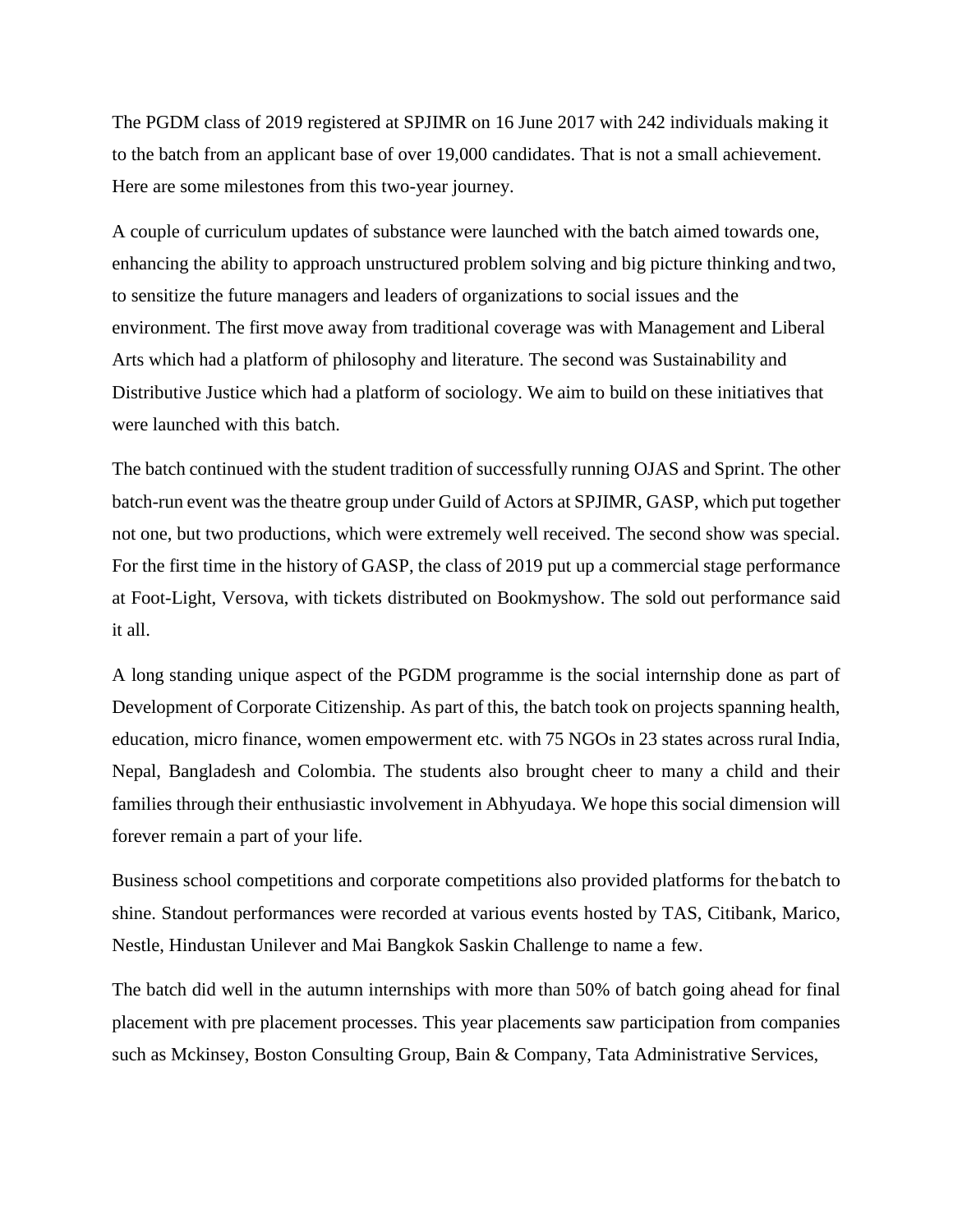Goldman Sachs, Hindustan Unilever, Procter & Gamble, General Mills, Amazon, Deloitte, PwC and EY among others.

The two year journey on campus comes to a close as a new stage of affiliation with SPJIMR commences. Before moving to our next programme, the PGPM programme, I touch briefly on some dimensions which share some commonality across PGDM AND PGPM.

Firstly, both these programmes continue to enjoy strong placements. Recruiters at SPJIMR include Accenture, Boston Consulting Group, Bain & Company, Tata Administrative Services, Goldman Sachs, Hindustan Unilever, Procter & Gamble, General Mills ,Nestke, Accenture, Bridgestone, Deloitte, E&Y, Flipkart, PwC, Infosys, KPMG, HSBC. We are consistently rated among the top five instututes in India on outcomes on national level surveys.

Secondly, both these programmes are unique relative to the other top institutes in India in the sense that the entire batch goes through three weeks of advanced specialisation courses at top schools in the United States. This specialization not only involves advanced courses at the top schools in the world, but also involves immersive projects inside American corporations. Institutes where our students go include, Cornell, Carnegie Mellon, University of Texas at Austin, MichiganState University. This immersion has two happy side effects. A) When we look at the teaching feedback of the international courses, we are reassured by the fact that the quality of teaching at SPJIMR is on par with (or in some cases better) than the quality of teaching at some of the top global schools. B) all graduating participants of these programmes come preequipped with a US visa. Sometimes, this can be an advantage when international assignments are being handed out.

I turn next to the post graduate programme in management, a fifteen month full time programme for executives with 5 or more years of functional expertise. The Post Graduate Programme in Management (PGPM) grooms its participants to sharpen their functional skills to command expertise and Develop cross functional skills to deal with complex real world business issues

The Class of 2018 began their web learning journey in October 2017. Eventually the 136 participants came on campus in January 2018. The batch comprised of 22% females and 88% males with an average age of 29 years and an average work experience of 6.4 years. They came from across India, from different companies and various sectors such as manufacturing, supply chain, telecom etc. Their functions included sales, finance, consulting, software development etc.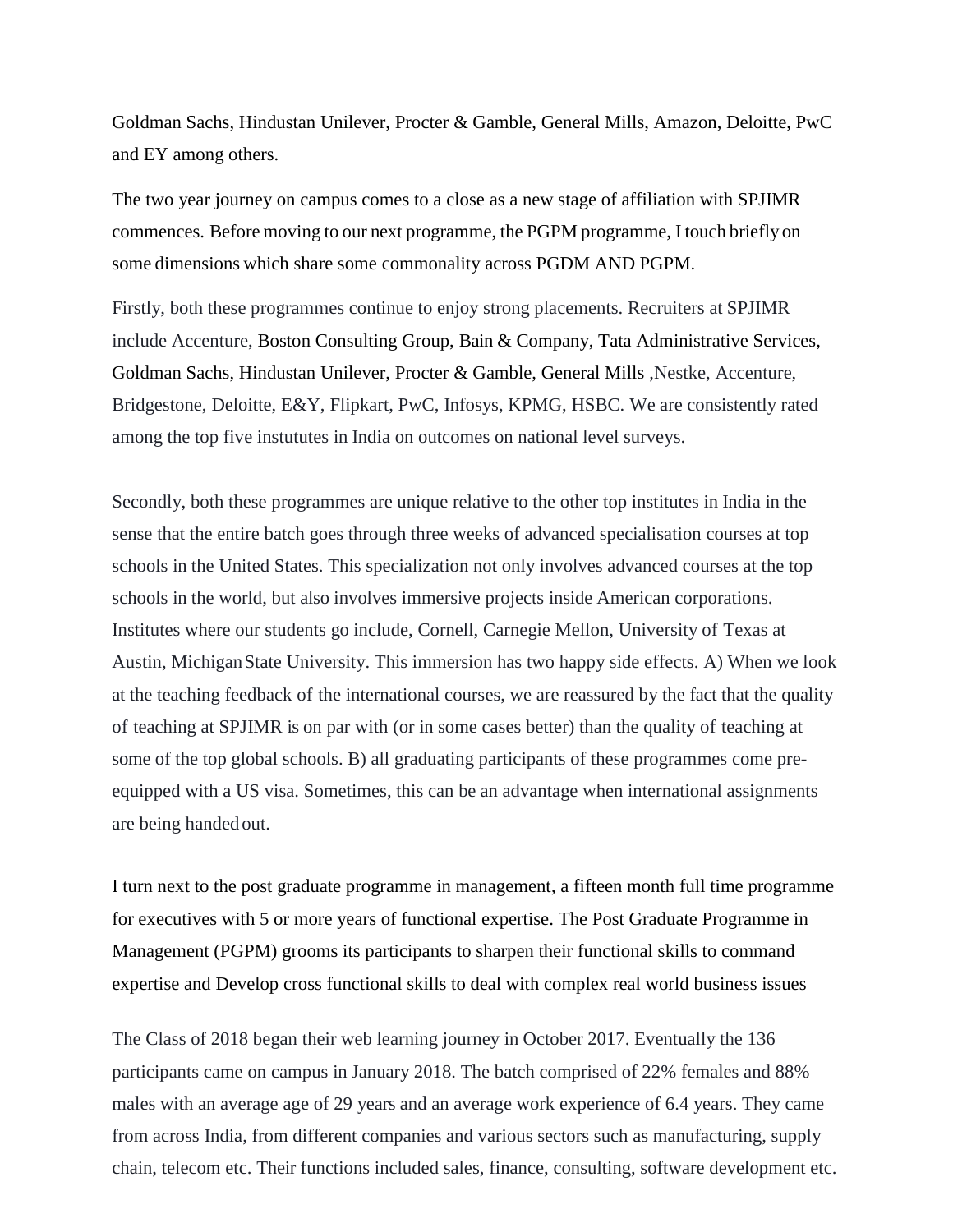29% of the batch had an international work experience as well. Their diversity added to their peer learning and growth.

The PGPM is a rigorous programme. The first semester comprises of 25 credits and the second semester comprises of 19 credits. During the year students went through a mixed blend of General Management Courses, Specialization courses, Advanced Specialization through International Immersion, General Electives and Social project.

PGPM"s flagship student driven annual business academia conclave, Samavesh further built upon our relationship with the industry stalwarts. The theme was contemporary and relevant addressing the requirement of business and academia. 23 C-level speakers from top notch companies came to campus to share their thoughts at Samavesh.

We have proud to have been associated with each one of the PGPM participants in their stimulating, enriching and life changing journey of one year at SPJIMR. We know that the experience has touched them in deep ways, and we wish them every success as they transit from students to alumni.

We move to the third graduating programme. There is a need for many working executives who have achieved considerable success in their organisations, to upgrade their skills and perspective while staying in their current job. This is where our popular part time modular programme, the Post Graduate Executive Management Programme comes in. This program involves 9 days of campus contact every quarter spread over 21 months, and culminates with a capstone programme. A majority of our participants are company sponsored, and a lot of credit for our success goes to the commitment and trust of our partners.

Today, we have 229 PGEMP participants graduating from five cohorts. They represent companies such as L&T, BPCL, Cummins, Mahindra & Mahindra, Numaligarh Refinery , Ambuja Cement, Ashland Industries, eClerx , Emerson, Pidilite, India Medtronic, Perkins India, PPG Asian paints, VA Tech Wabag and Tata Capital to name a few.

I am happy to share that our new partners Perkins India and Ashland Industries will witness the graduation of their participants at SPJIMR for the first time today. It is also a proud moment for all L&T representatives present today as 7 out of 16 participants who have made it to the prestigious Dean"s list are from L&T.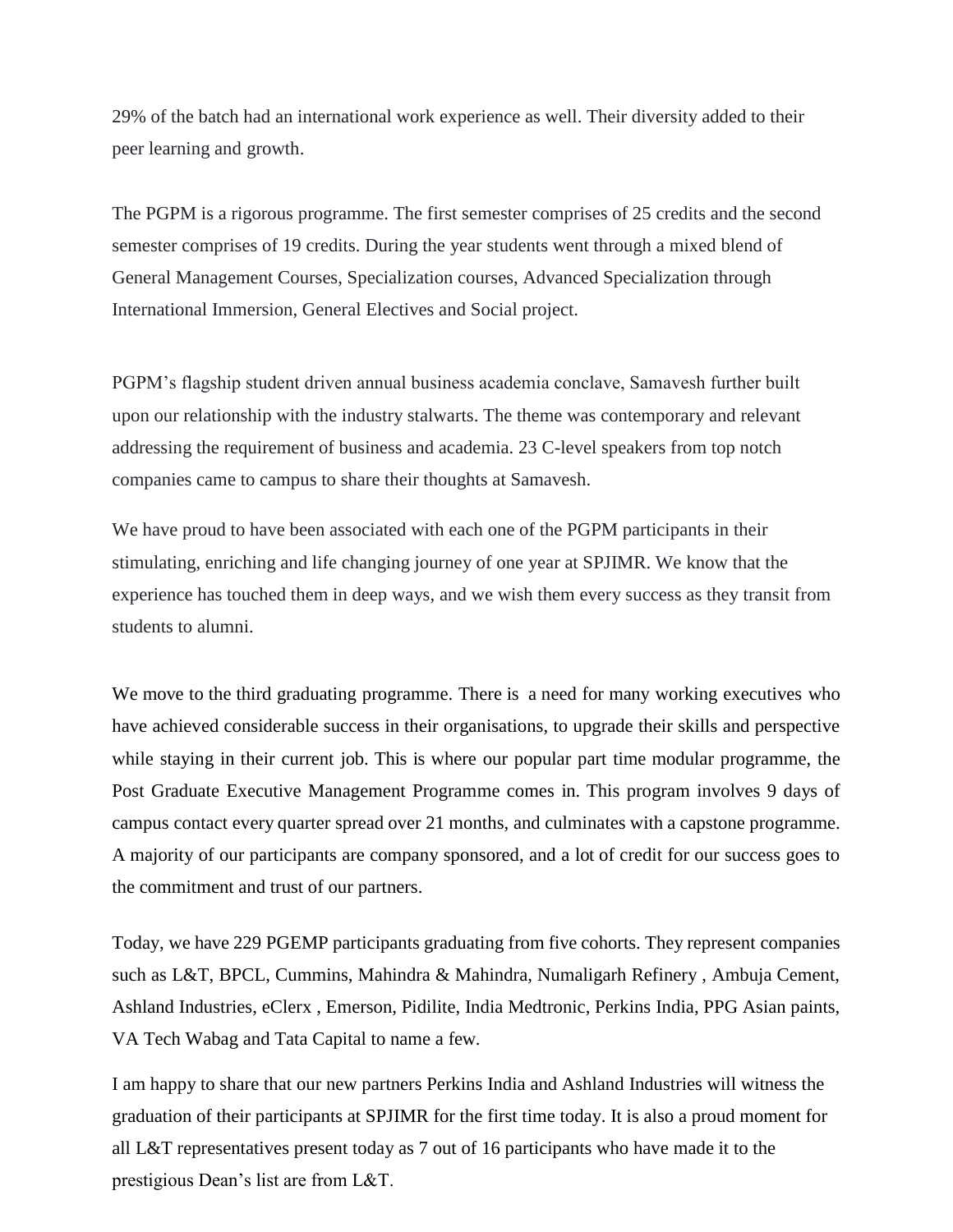At PGEMP, curriculum is reviewed on an ongoing basis. In the last year, new electives were introduced in a new format. Electives are grouped into various clusters which relate to specific themes mapped to broad general management profiles. Participants are encouraged to choose clusters keeping in mind their future growth path in the organization.

There are three clusters which are follows:

Operational excellence cluster

Innovation & Growth cluster

General Management & Strategy Cluster

A week long global immersion on "Execution Excellence" has been introduced for the first time in PGEMP in collaboration with Fisher College of Business, Ohio State University, USA. As we speak the participants are on their way back home from the immersion which concluded yesterday (12, April, 2019).

PGEMP is now in its 17th year. It is very satisfying to see that our alumni are making an impact. To give a few examples,

1)PGEMP alumnus Anshu Sarin has been appointed as Non-Executive Director withRaymond Apparel.

2)The capstone project of an alumnus from one of our partner companies has beensuccessfully implemented in his organization and has resulted in benefits of around Rs. 100 crore per year.

3)The capstone project of another participant has been converted to a case study jointly written by him, his faculty guide and his company mentor.

PGEMP students are highly valued within their respective organisations and in at least two companies, we know there is a competition among business units to have PGEMP graduates assigned to their unit! We are sure the current batch will be no different.

Inspired by the success of PGEMP, the programme has now branched out to Delhi in a new weekend format as PGP-GM, Post Graduate Programme in General Management. PGP-GM was launched last September. We inaugurated the second batch last week on April 6, 2019. I now turn to our fourth graduating programme today, the Post Graduate Management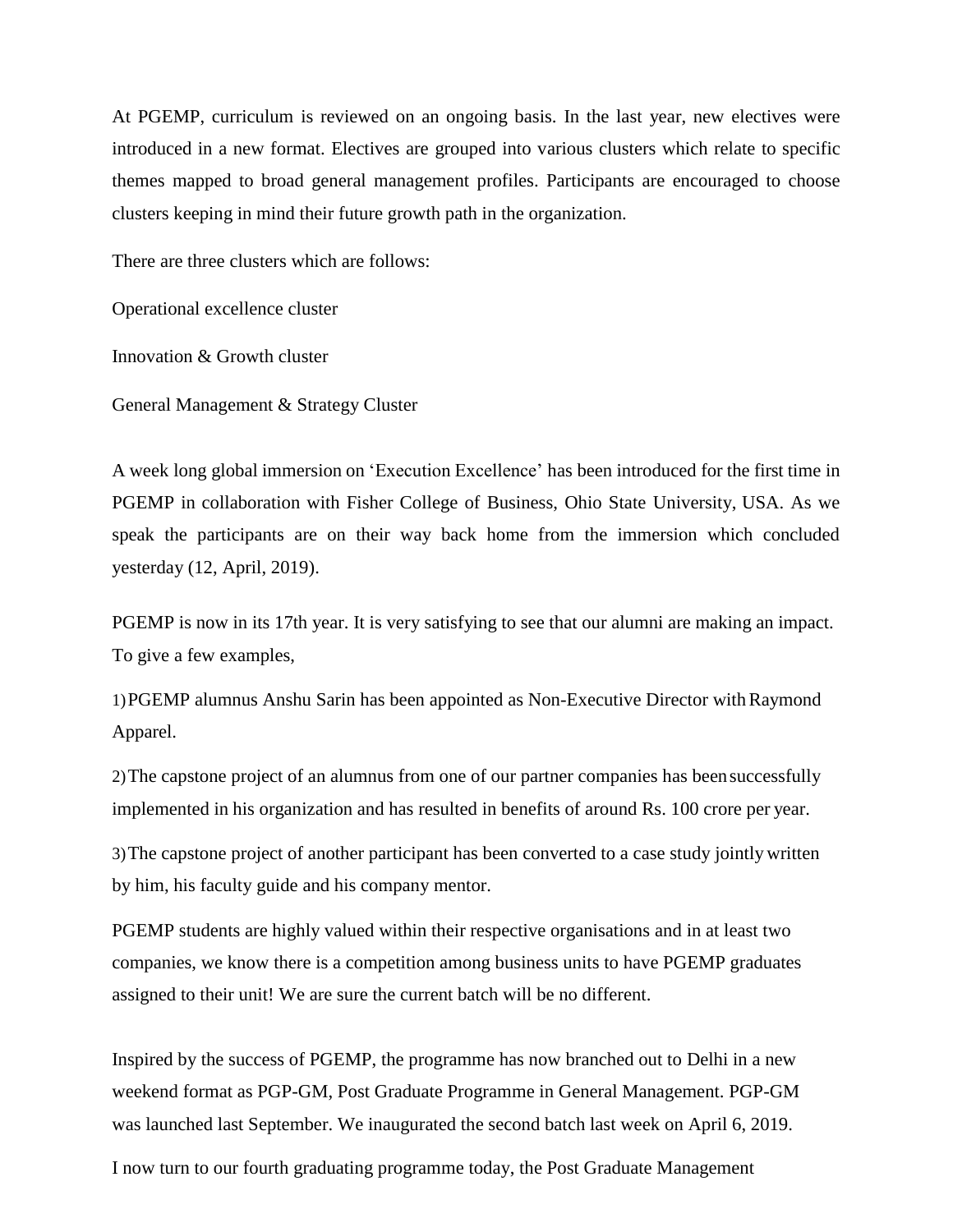Programme for Women. This is the second graduating batch of this programme which is targeted at highly talented, experienced women returning to the workplace.

This was the programme voted as the top new idea at a faculty retreat in 2015, and we can reliably state that in terms of learnability and attitude, this is one of our strongest student groups.

I wish to share a short anecdote related to the motivation for this programme. In my earlier avatar as a CEO of a boutique consulting firm, I used to frequently interact with mid-level HR managers during my working day. 50% of this group was women. I would also sometimes drop my son off at the school bus stop, and most of the people I met were mothers who had given up their jobs to take care of family. It was my considered opinion that the intellectual caliber of the bus stop group was well in excess of many of the lady HR managers I met, and this simple anecdote is at the heart of the potential rationale for the PGMPW.

The second graduating batch of PGMPW had 16 students, 75% of whom are already well placed. The salary increase for our students over the last drawn salary is 183%, suggesting that there are progressive companies who realise that a break to look after young children is a break from formal employment, but far from a break from work.

The early success of this programme is due to the quality of our industry partnerships. Reputed HR leaders from companies like the Aditya Birla Group, L and T, Pidilite, Cummins, Axis Bank are enthusiastic champions of this programme. Many on them take time out to mentor our students personally. HR leaders from Ernst and Young, Procter and Gamble, Biocon, Bosch and Kellogg have been added to the council in the current year.

The PGMPW programme is unique in the sense of being the only programme to win two global innovation awards in three years. After winning "Innovations that Inspire" award by AACSB in 2017; the programme was awarded "MBA Innovation Award" in 2019 by AMBA- UK based organization that accredits the business schools committed to excellence in business education. The programme was chosen for the award from more than 200 entries from around the world. We are aware that this programme will spawn imitators in months and years to come, and are planning to plan multiple offerings focused on the larger cause of helping women realise their potentialin the workplace.

At a larger institute level, we continue to make strides on multiple fronts. I cite just three of these developments.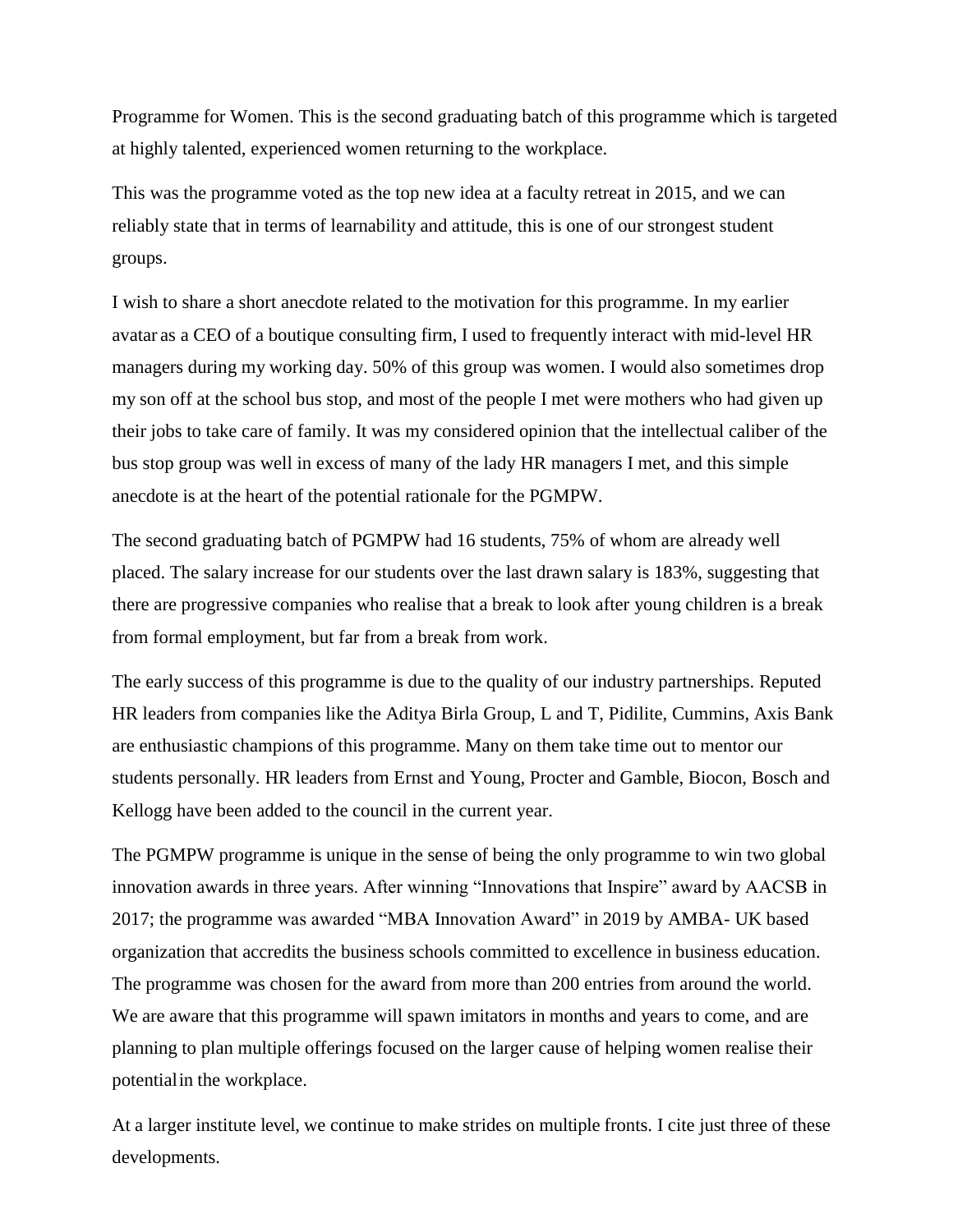In the previous year, SPJIMR has hosted three international conferences. The ISDSI conference (an international conference in the area of decision sciences with top national and international researchers), the UNPRME Asia conference (which attracted top thinkers working at the intersection of business and sustainability) and the Global Business Schools Network Experiential Learning Summit. Here it is worthwhile to mention that SPJIMR was chosen to host this summit because many of our experiential learning innovations are identified by GBSN as being pioneering at a larger level. Our work in the areas of design thinking, teaching with simulations, mentoring and immersion through Abhyudaya, and immersive industry partnered capstone projects was shared and widely appreciated by attendees.

AACSB is probably the world"s most credible accrediting body and in November 2018, we became one of 9 Indian institutions to be accredited by AACAB. This makes one of a select set of Indian institutes which are double crown accredited. The QS Global Bschool rankings list the world"s top 230 business schools and for the third year running, your institute was one of only 5 Indian institutes to make it to this list.

Finally, I would like to share a unique internal innovation which we now run over two years. It is called a teaching panel, and involves a group of seven faculty with one faculty member teaching a class, and getting open 360 degree feedback from others. In the second year, we converted this to a co-teaching panel, where faculty across areas come together to teach an inter disciplinary subject. This level of collaboration is fairly unique within academia, and it has already received international recognition.

I now turn my attention to the reason we are here today, our graduating batch of 2019. I would like to leave you, our students with one personal anecdote and two simple concluding thoughts.

Speaking personally, I make no secret of my love for the classroom. Every year in every programme at the institute I teach a class on learning to learn. During that class students get a chance to interview me in a bid to understand my motivation to be a teacher. It is done to inculcate the ability to ask the right questions, something that is reinforced many times in multiple courses.

Every year, I am amazed by some of the interesting questions that our students ask. I cite just two. You have one last day in academia. How would you spend it? Which institute are you more attached to –your alma mater (IIMC) or the institute you lead and why?

I hope you will retain the ability to ask good questions, and continue to remember that you cannot find good answers if you consistently ask the wrong question.